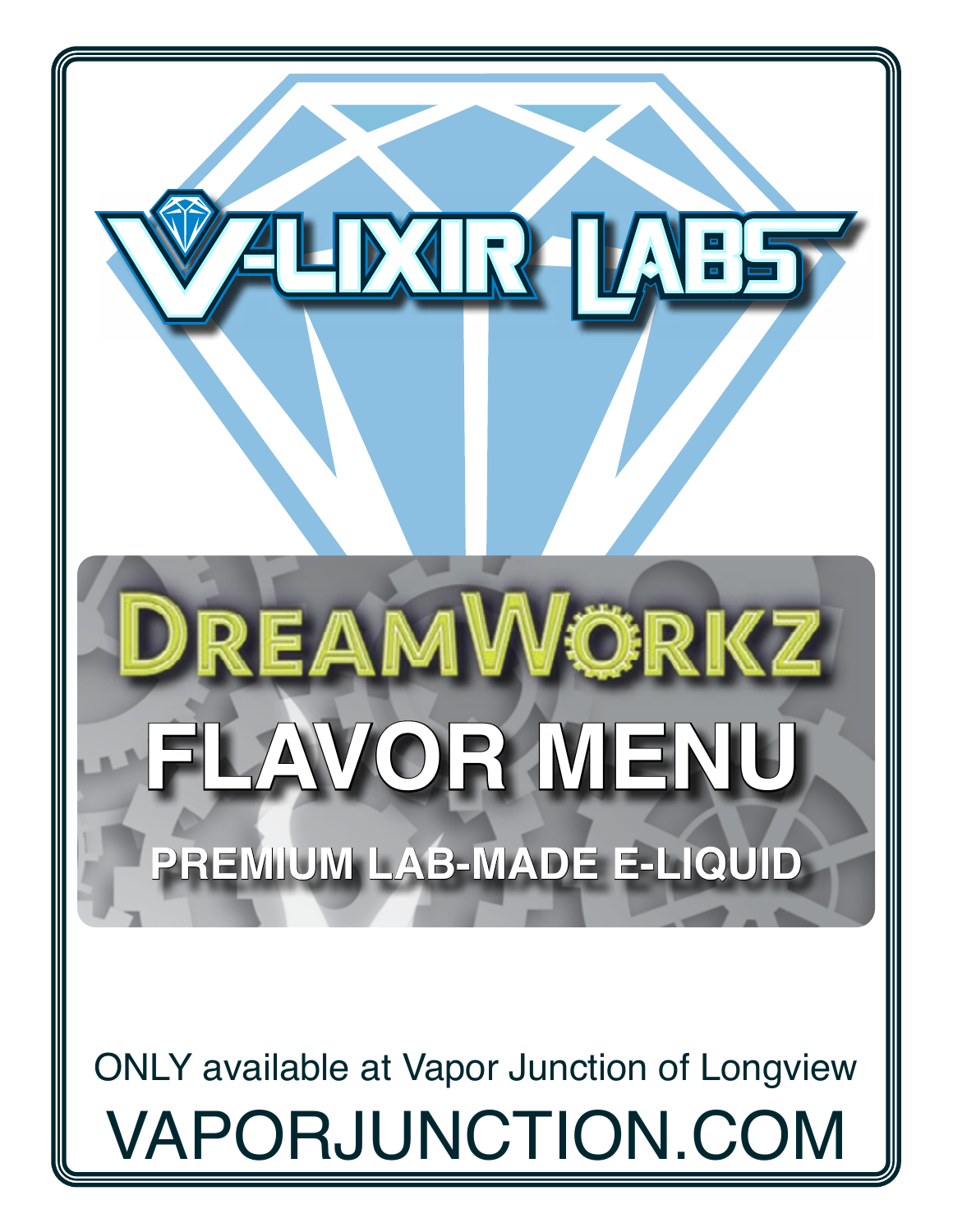



APPLE PIE



BANANA



BANANA SPLIT



BANANA TROPICS



BIRTHDAY CAKE



BLUEBERRY



BUTTER CREAM



BUTTER RUM



BUTTER TOFFEE



CAFE CREME



CANTALOUPE



CARAMEL



CARAMEL TAFFY



CHEESECAKE



CINNABUNS



CINNAMON DANISH SWIRL



COCONUT



COCONUT COOKIE



COOKIES AND CREAM



COUMARIN PIPE TOBACCO



CREAMY STRAWNANNER



CRUNCHY FRUIT CEREAL



DOUBLEMINT GUM DRAGONFRUIT

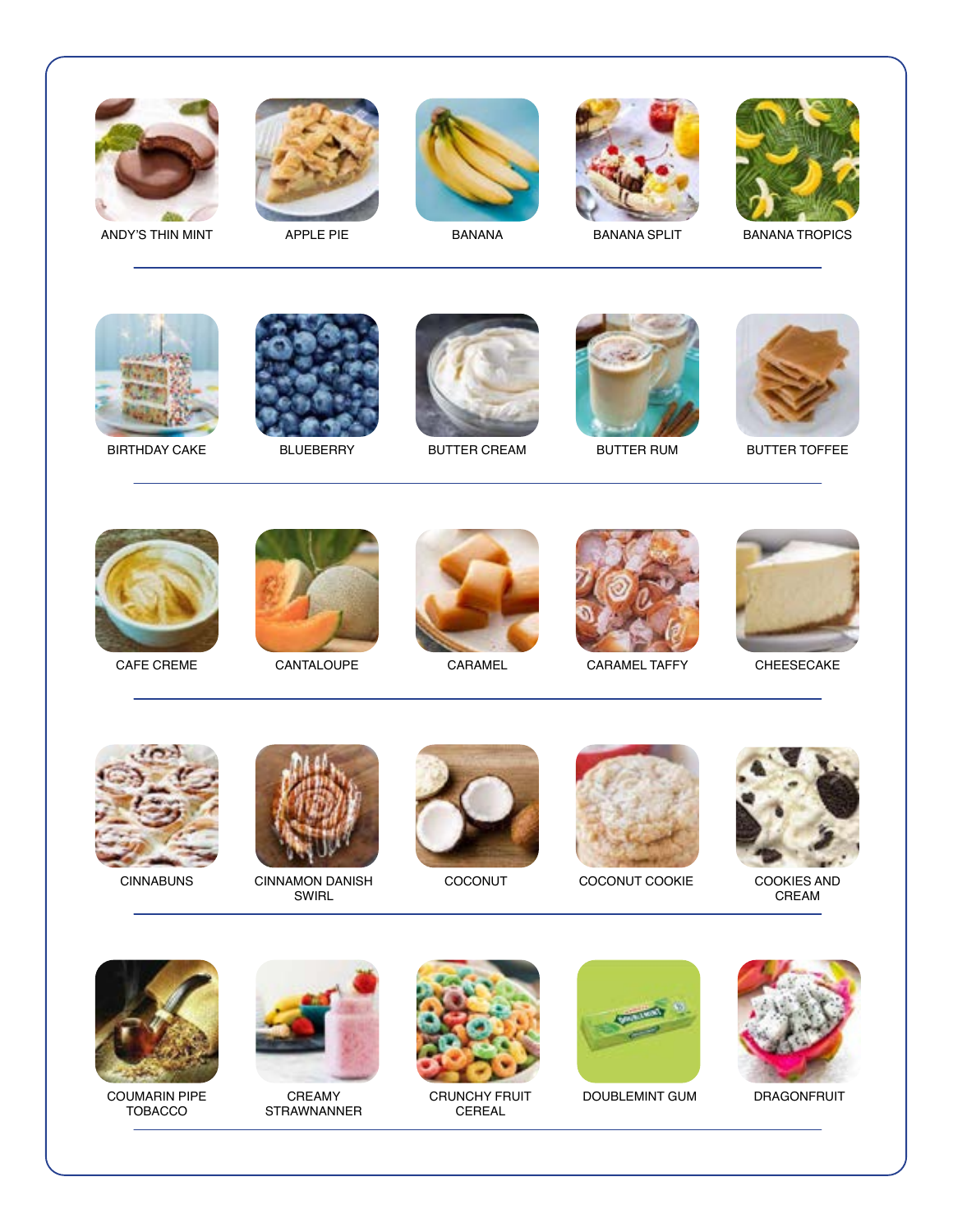



ENGLISH TOFFEE



EXTREME ICE



FRIED NANNERS



FRUIT RINGS



FRUITY FLAKES



FUNNEL CAKE



FUZZY NAVEL



GRAHAM CRACKER



GRAPE



GRAPE APPLE



GRAPE SODA



GUAVA



GUMMY BEAR



HAWAIIAN LIME



HAZELNUT



HONEYDEW



HONEYSUCKLE



HORCHATA



IRISH CREAM





JAMAICAN RUM JOLLY RANCHER KEY LIME KIWI LEMON







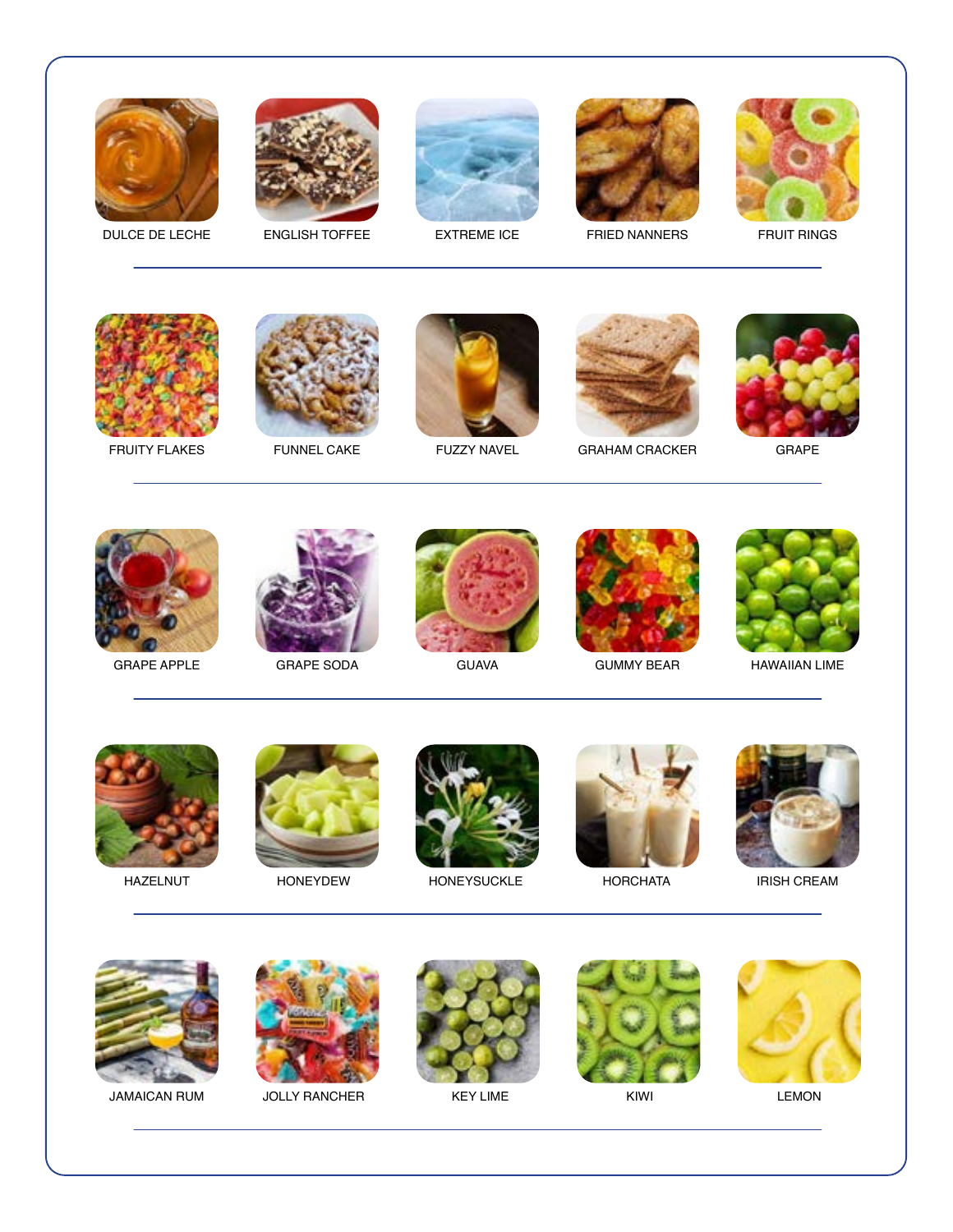

LEON MERINGUE PIE



MADAGASCAR VANILLA



MANGO



MAPLE PECAN



MENTHOL



MILK



MILK BERRY BAR



MILK CHOCOLATE



NATURAL WATERMELON



ORANGE CREAMSICLE



PAPAYA



PEACH



PEAR



PEPPERMINT



PINEAPPLE



PRALINES N' CREAM



**RASPBERRY** 



RED APPLE



RICE KRISPIE TREAT



ROOT BEER



SALT WATER TAFFY SKITTLES SOUTH POLE SPEARMINT STRAWBERRIES



SKITTLES







AND CREAM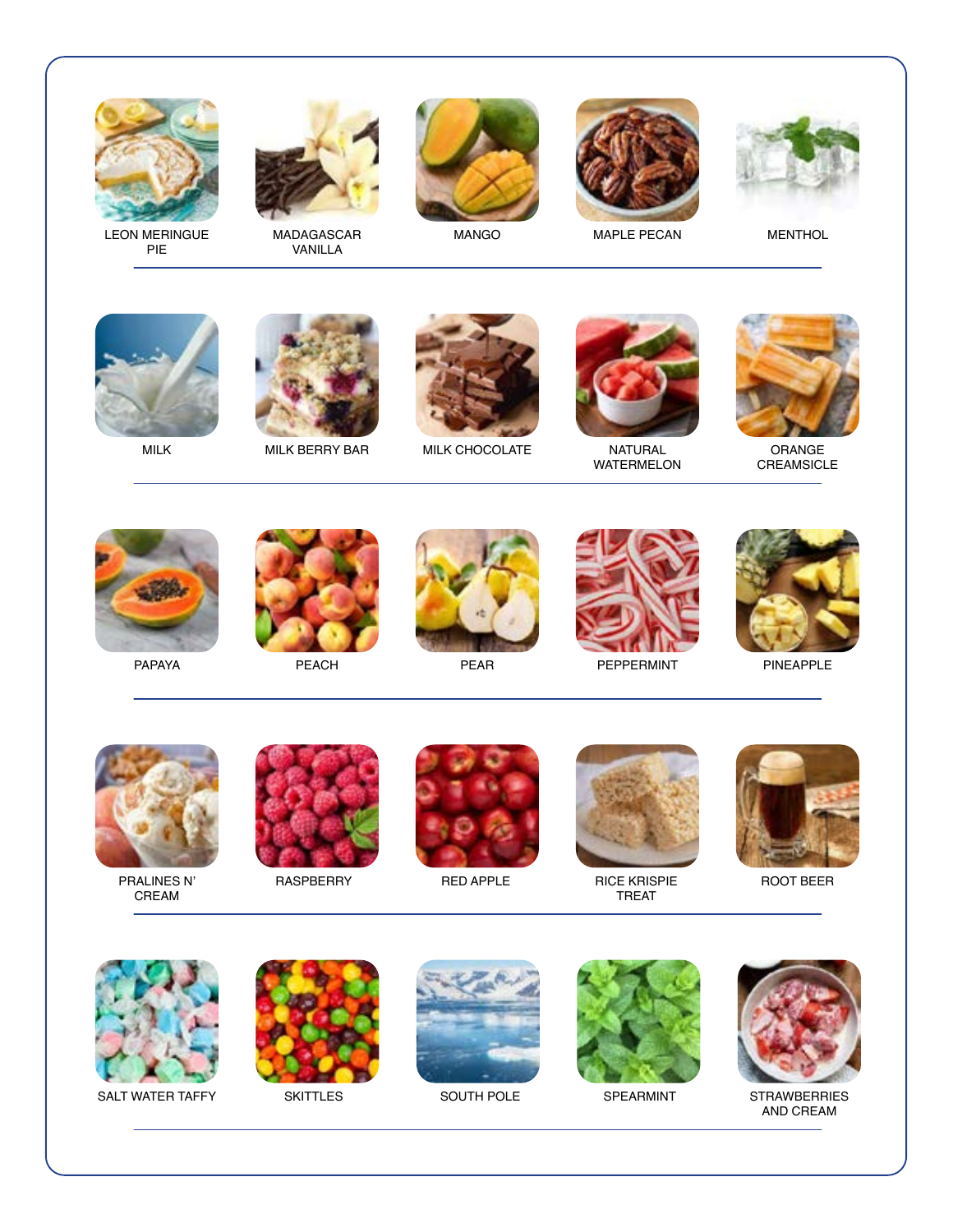

STRAWBERRY KIWI



**STRAWBERRY** LEMONADE



**STRAWBERRY** MILKSHAKE



SUGAR COOKIE



SWEDISH FISH



SWEET CREAM



SWEET TART



TALL MAROON SODA



TOASTED ALMOND



TOFFEE GRAHAM



TROPICAL PUNCH



VANILLA CUPCAKE



VANILLA CUSTARD



WATERMELON RANCHER



WHITE GRAPE



WHITE CHOCOLATE



WINTERGREEN